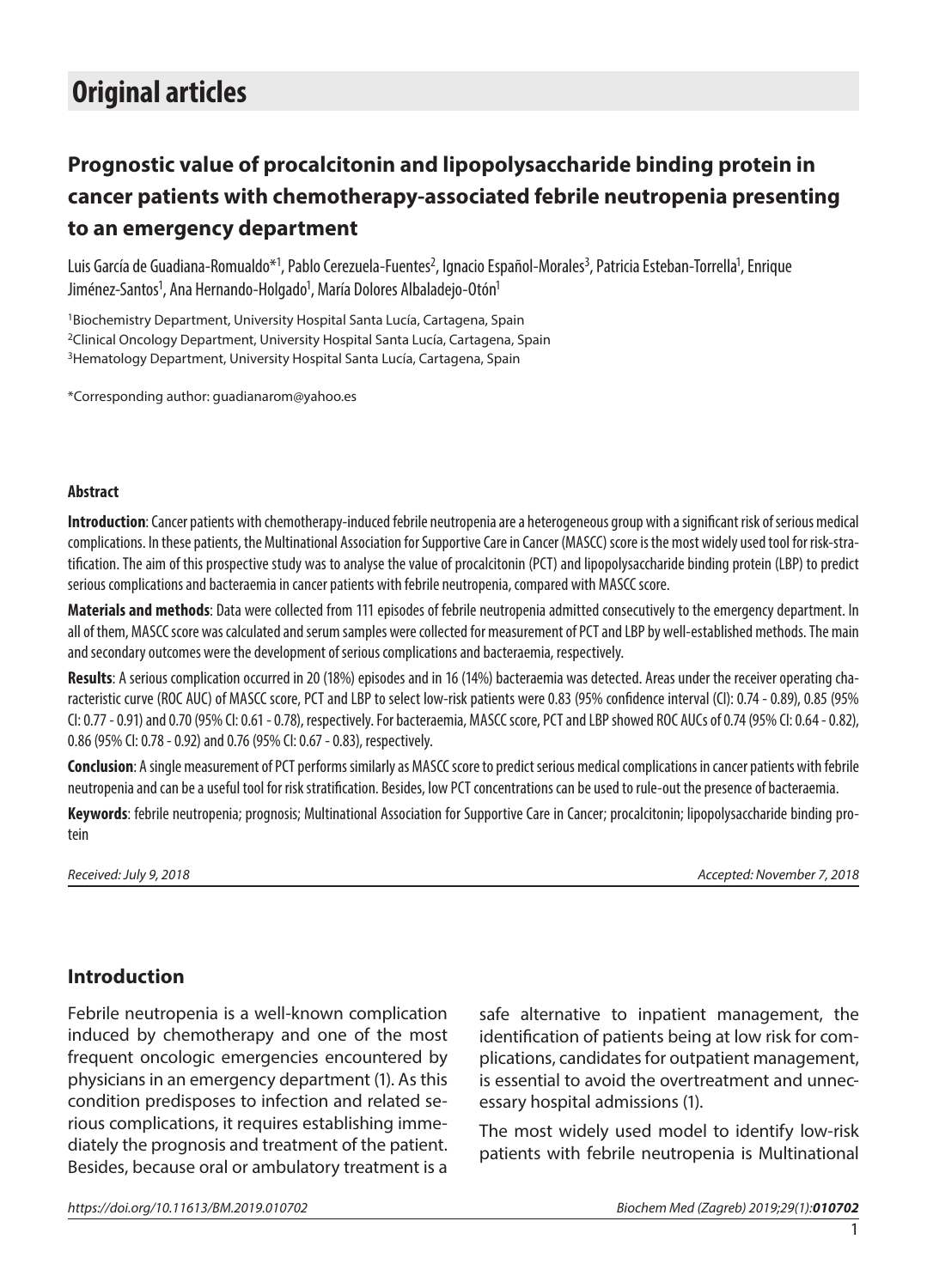Association for Supportive Care in Cancer (MASCC) risk index score, based on seven independent predictive factors that can be assessed at fever onset, without laboratory results (2). However, it has also limitations: some of its components are objective (*e.g*., patient age), but two components are inherently subjective: burden of disease and presence of dehydration requiring *iv.* fluids. Besides, its ability to predict serious complications is not optimal, because they occur in up to 9% to 15% of episodes classified as low-risk (3). Although the use of MAS-CC risk score has been recommended in the most recent international guidelines, Baugh *et al.* have recently concluded that guideline concordance was low among low-risk patients, with management, including admission to hospital and parenteral antibiotic regimens, tending to be more aggressive than recommended (4,5).

Since the infectious aetiology is the main cause of complications in cancer patients with febrile neutropenia, several studies have evaluated the role of infection biomarkers, such as procalcitonin (PCT), to improve the performance of MASCC score for risk-stratification or have included it in new prognostic models (6,7). Less known is the prognostic role of another infection biomarker, lipopolysaccharide binding protein (LBP), which has a diagnostic accuracy for infection similar to PCT, recently reported by our group in a previous cohort including febrile neutropenia episodes presenting to the emergency department of our hospital from 2010 to 2012 (8).

The purpose of this prospective diagnostic accuracy study was to evaluate the value of PCT and LBP, measured in the first blood collected at the emergency department, as predictors of serious complications and bacteraemia during an episode of febrile neutropenia in cancer patients, compared with MASCC score.

### **Materials and methods**

### **Study design and subjects**

From November 2012 to June 2014, a single-center prospective observational cohort study was performed at the emergency department (ED) of the

University Hospital Santa Lucía (Cartagena, Spain). Inclusion criteria were adult ( $\geq$  18 years) outpatients with febrile neutropenia who received chemotherapy for underlying malignancy within 5 weeks prior to admission to the emergency department. Patients previously treated at other hospitals for neutropenic episodes and then transferred to our hospital were excluded. Neutropenia was defined as a neutrophil count of  $< 0.5 \times 10^9$ /L, or  $< 1.0$  x10<sup>9</sup>/L with a predicted decrease to  $< 0.5$ x109/L. Fever was defined as a single oral temperature of  $\geq 38.3$  °C or  $\geq 38$  °C for  $\geq 1$  hour (9). In our hospital, cancer patients with fever are initially evaluated by emergency physicians. After confirming the presence of neutropenia, an expert clinician in Hematology (for haematological malignancies) or Oncology/Internal Medicine (for solid tumours) re-evaluated the patients and MASCC score was calculated and recorded in the patient´s clinical history.

The study was performed according to the Declaration of Helsinki and approved by the Ethics Committee for Clinical Research at our hospital (TI11/14). Written informed consent was obtained from all patients.

Demographic and clinical data, such as type of cancer, focus of infection, fever duration, MASCC score on admission to emergency department and hemodynamic and biochemical and coagulation tests suggestive of organ dysfunction, were collected from the medical records.

### **Outcomes**

The main outcome was the development of serious complications after the initial screening and until febrile neutropenia resolution, with modifications of the initial antibiotic therapy allowed. The serious complication outcome was defined as the presence of at least one of the following: hypotension (systolic blood pressure less than 90 mm Hg or need for pressor support to maintain blood pressure), respiratory failure (arterial oxygen pressure less than 60 mm Hg while breathing room air or need for mechanical ventilation), intensive care unit admission, disseminated intravascular coagulation, confusion or altered mental status, conges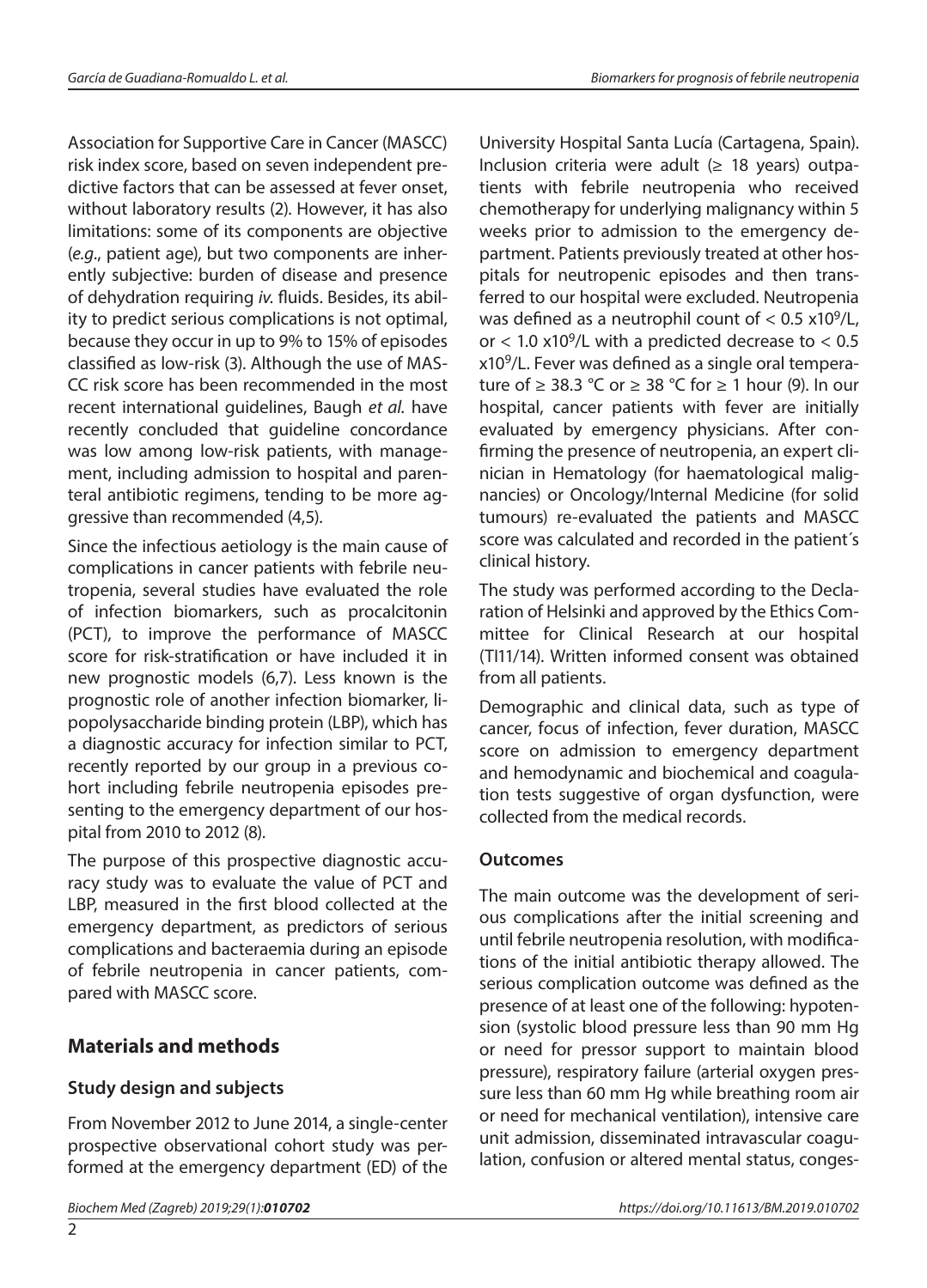tive cardiac failure seen on chest x-ray and requiring treatment, severe bleeding requiring transfusion, electrocardiogram changes or arrhythmia requiring treatment, renal failure requiring investigation and/or treatment with intravenous fluids, dialysis or any other intervention and any other complication judged serious and clinically significant by the investigator (2). Mild symptoms, such as mild pain, nausea, chills, myalgia or arthralgia, were not included in the defined criteria for serious complication. Besides, we defined bacteraemia as a secondary outcome. Although bacteraemia cannot be considered as a complication itself, it is a relatively common condition in cancer patients with febrile neutropenia and the occurrence of complications and mortality is higher in bacteremic episodes; therefore, early prediction of bacteraemia in these patients might be important to tailor empirical treatment to cover the increased risk (10). Bacteraemia was defined as the presence of alive bacteria in blood in one or both blood culture sets. In cases where only one set of microorganisms usually considered as contaminant, such as coagulase-negative staphylococci, viridans streptococci, *Propionobacterium acnes*, *Corynebacterium sp*. and *Bacillus sp*. was detected, the isolation was considered as contamination and therefore not defined as bacteraemia (11).

In patients admitted to ward or intensive care unit from ED, both outcomes were determined by only two clinicians based on the complete patient's records, without knowing biomarker concentrations. For discharged patients from ED, at the discretion of the treating physicians, notes from subsequent visits up to 30 days post-discharge were reviewed to evaluate for adverse outcomes.

### **Blood sampling**

Blood samples were collected by venipuncture into tubes with separator gel (BD Vacutainer SST II Advance 8.5 mL) on presentation to emergency department. Samples for PCT and LBP were centrifuged at 3000 rpm for 10 minutes. Separated serum was used for the immediate measurement of PCT and remaining serum was frozen and stored at - 80 °C until LBP measurement was carried out,

according to the manufacturer´s recommendations about LBP stability.

For microbiological investigations, collection of biological samples was ordered by physicians in the ED. According to the procedures of ED in our hospital, blood culture was required in all the episodes. Blood for culture was collected in two sets of bottles (BACTEC plus Aerobic/F, Becton Dickinson Microbiology Systems, Cokeysville, USA), one aerobic and one anaerobic, prior to initiation of antibiotic therapy, and incubated for at least 5 days (BD BACTEC FXâ system, Becton Dickinson Microbiology Systems, Cokeysville, USA). All isolates were identificated following standard procedures (Microscanâ WalkAway system, Siemens Healthcare Diagnostics, Los Angeles, USA). Besides, cultures from other origins, such as urine, respiratory tract, cerebrospinal fluid, stool, or wound exudates, were collected according to the clinical judgement of treating clinicians, according to the standard procedures of Microbiology and Parasitology Department.

### **Methods**

Serum PCT concentrations were measured on a Cobas e411 analyser (Roche Diagnostic, Mannheim, Germany) by an electrochemiluminiscence assay. According to manufacturer´s data, detection limit, functional sensitivity and measurement range were 0.02 mg/L, 0.06 mg/L and 0.02 to 100 mg/L, respectively, and the total imprecision, expressed as coefficient of variation (CV), ranged from 0.9% for a mean level of 10.2 mg/L to 1.3% for a mean level of 0.52 mg/L.

Concentrations of LBP were measured with a chemiluminescent assay on an Immulite 2000 analyser (Siemens Healthcare Diagnostics, Los Angeles, USA). According to the manufacturer´s literature, detection limit, functional sensitivity and measurement range were 1.2 mg/L, 1.5 mg/L and 1.2 to 170 mg/L, respectively, and the total CV ranged from 4.1% for a mean level of 107 mg/L to 6.0% for a mean level of 5.31 mg/L.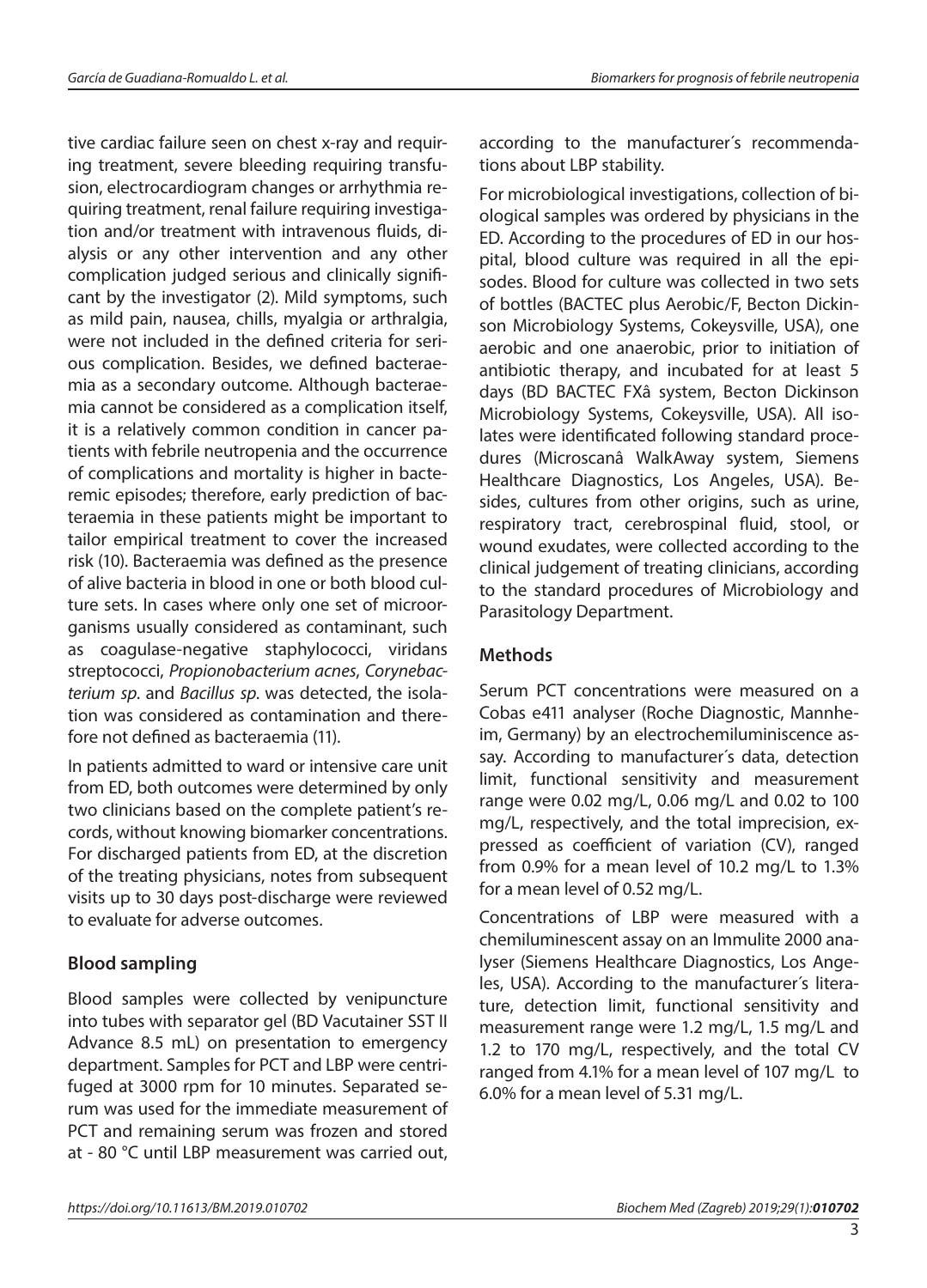#### **Statistical analysis**

The Kolmogorov-Smirnov and Shapiro-Wilks tests were used to assess the normality of distribution of investigated parameters. All continuous variables in our study were distributed non-normally. They were presented as medians (interquartile range, IQR) and compared with Mann-Whitney test. Categorical variables were expressed as frequencies and percentages and compared with Chi-square test. To evaluate the discrimination ability of the tested variables, area under the receiver operating characteristic curve (ROC AUC) were calculated and differences among ROC AUCs were assessed with the Hanley and Mc Neil test. We additionally estimated the optimal ROC curvederived cut-offs by the Youden index. A binary logistic regression analysis was performed to identify predictors for serious complications and bacteraemia, including both MASCC score and biochemical markers. The values  $P < 0.05$  were considered statistically significant. Software packages SPSS version 20 (SPSS Inc., Chicago, USA) and Med-Calc v.15.0 (MedCalc Software, Ostend, Belgium) were used for statistical analyses.

#### **Results**

During the study period, 114 consecutive episodes of chemotherapy associated febrile neutropenia were documented in 105 patients. Three episodes in 3 patients were excluded due to the lack of blood sample for biomarker measurements. Finally, the population study included 111 episodes of febrile neutropenia in 102 patients, with a median age of 63 years (range: 21 - 85), and 40 (39%) men and 62 women (61%). From that number, 81 had a solid tumour (80%), including breast tumour ( $N =$ 36; 44%), lung tumour (N = 22; 27%), gynaecologic tumours ( $N = 8$ ; 10%), urologic tumours ( $N = 9$ ; 11%), digestive tumours ( $N = 4$ ; 5%) and other tumours ( $N = 2$ ; 3%); and 21 (20%) had haematological malignancies, including Hodgkin and non-Hodgkin lymphoma ( $N = 16$ ; 76%) and acute leukaemia and myelodysplastic syndromes ( $N = 5$ ; 24%). Characteristics of febrile neutropenia episodes ( $N = 111$ ) are listed in Table 1. Most of the episodes, 87 (78%), were classified as having a low risk of complication (MASCC risk index score  $\geq$  21). Infection was documented in 57 episodes (51%). The most common sources of infection were uri-

| <b>Characteristics</b>                                                                                 | <b>Serious complications</b> |                       |                        |         |
|--------------------------------------------------------------------------------------------------------|------------------------------|-----------------------|------------------------|---------|
|                                                                                                        | <b>Total</b><br>$N = 111$    | <b>No</b><br>$N = 91$ | <b>Yes</b><br>$N = 20$ | P       |
| Age (years)                                                                                            | $63(21 - 85)$                | $62(28 - 85)$         | $70(21 - 83)$          | 0.105   |
| Male gender, N (%)                                                                                     | 42 (38)                      | 28(31)                | 14(70)                 | 0.001   |
| Underlying malignancies, N (%)<br>Solid tumour<br>Haematological malignancy                            | 85 (77)<br>26(23)            | 68 (75)<br>23(25)     | 17(85)<br>3(15)        | 0.326   |
| MASCC score                                                                                            | $24(21 - 24)$                | $24(22 - 24)$         | $19(12 - 22)$          | < 0.001 |
| Low-risk (MASCC index risk score $\geq$ 21). N (%)<br>High-risk (MASCC index risk score $<$ 21), N (%) | 87 (78)<br>24 (22)           | 80 (88)<br>11(12)     | 7(35)<br>13(65)        | < 0.001 |
| Fever duration before admission $<$ 24 h, N $\left(\% \right)$                                         | 74 $(71)^*$                  | 63 (69)               | 11(55)                 | 0.411   |
| Granulocyte-stimulating factors, N (%)                                                                 | 99 (89)                      | 81 (89)               | 18 (90)                | 0.897   |

**Table 1.** Baseline characteristics of febrile neutropenia episodes

Age is presented as median (range). MASCC - Multinational Association for Supportive Care in Cancer. MASCC score is presented as median (interquartile range). Continuous variables were compared by using Mann-Whitney test. Categorical variables were compared by using Chi-square test. \*Data available in 105 febrile neutropenia episodes. Fever duration before admission refers to the time from the onset of fever to admission to the emergency department. Granulocyte-stimulating factors refers to the onset of therapy with granulocyte-stimulating factors when febrile neutropenia was detected. P < 0.05 was considered statistically significant.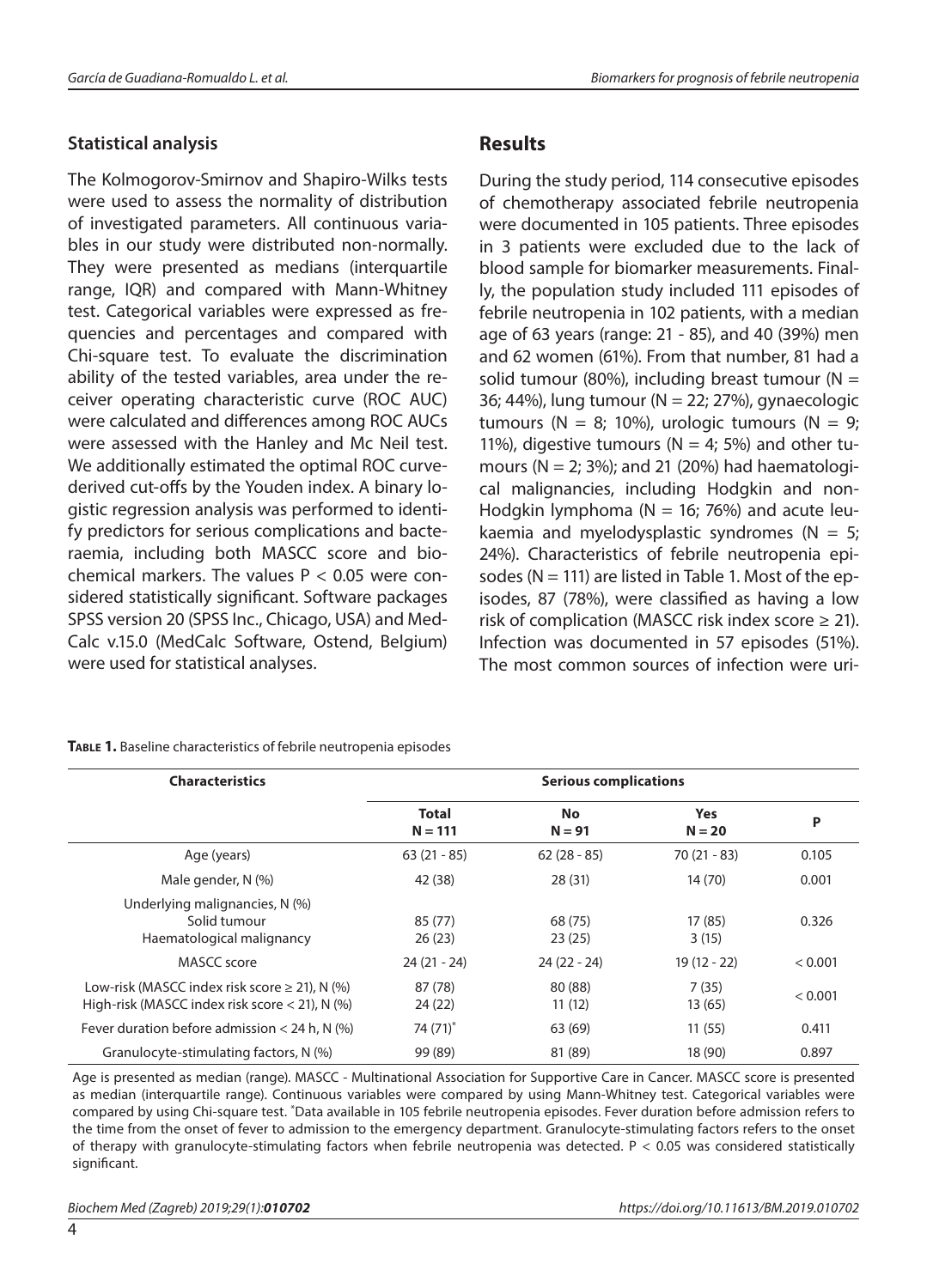|                           | <b>MASCC</b> score | $PCT$ (mg/L)         | $LBP$ (mg/L)        |
|---------------------------|--------------------|----------------------|---------------------|
| Non serious complications | $24(22 - 24)$      | $0.13(0.08 - 0.30)$  | $21.4(16.2 - 31.4)$ |
| Serious complications     | 19 (12 - 22)       | $1.02(0.28 - 11.41)$ | $39.1(20.8 - 48.9)$ |
| Þ                         | < 0.001            | < 0.001              | 0.005               |
| Non bacteraemia           | $22(22 - 24)$      | $0.13(0.09 - 0.32)$  | $21.4(16.2 - 33.2)$ |
| <b>Bacteraemia</b>        | 19 (13 - 24)       | $0.91(0.40 - 11.41)$ | $44.2(22.3 - 69.5)$ |
| P                         | 0.002              | < 0.001              | 0.001               |

**Table 2.** Comparison of MASCC risk index score and biomarker concentration

Data are expressed as median (interquartile range). Continuous variables were compared by using Mann-Whitney test. MASCC - Multinational Association for Supportive Care in Cancer. PCT – procalcitonin. LBP - lipopolysaccharide binding protein. P < 0.05 was considered statistically significant.

nary ( $N = 20$ ; 35%) and respiratory tracts ( $N = 15$ ; 26%). In patients in whom infection was clinically or microbiologically documented no differences on biomarker levels were found according to the focus of infection. Serious complications were observed in 20 episodes (18%), including 10 deaths (9%), and 16 (14%) had positive blood cultures, 14 (88%) by gram-negative bacteria. The occurrence of serious complications was higher in bacteraemia episodes (43.8% *vs*. 13.7%; P = 0.004).

Febrile neutropenia episodes developing serious complications only differed in gender, MASCC score and biomarker levels (Tables 1 and 2, Figure



**Figure 1.** Median (boxplots) values of MASCC score, PCT and LBP in patients developing serious complications (up) and bacteraemia (down) outcomes. In boxplots, the dark line inside the box is the median of the distribution. The bottom and the top of the boxes represent the 1<sup>st</sup> and the 3<sup>rd</sup> quartiles and the whiskers represent the intervals containing those values whose distance up to the 1<sup>st</sup> quartile and from the 3<sup>rd</sup> quartile is smaller or equal to 1.5 times the interquartile range (IQR). MASCC - Multinational Association for Supportive Care in Cancer. PCT – procalcitonin. LBP - lipopolysaccharide binding protein.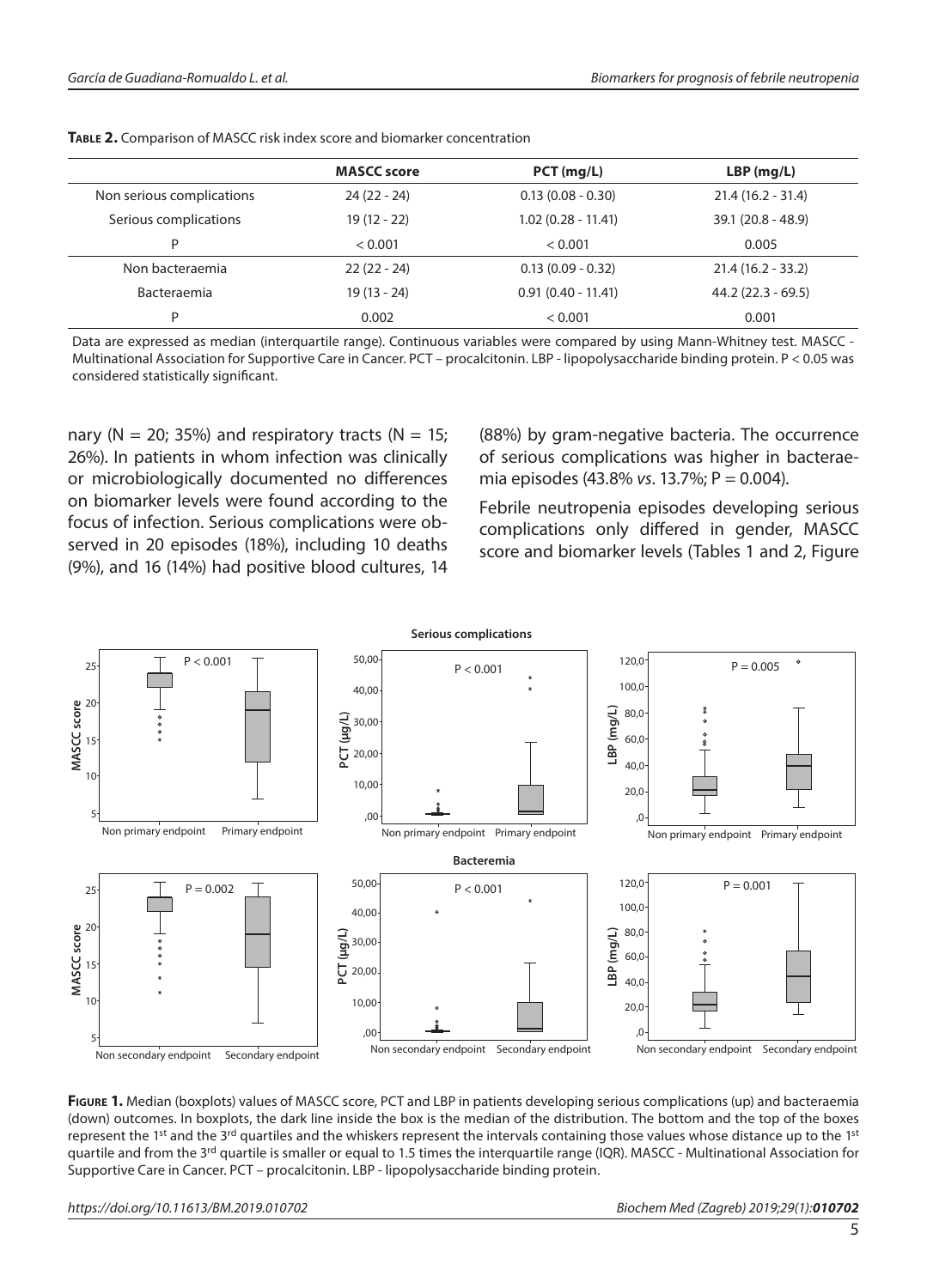1). Concentrations of PCT and LBP were also significantly higher in the group of bacteraemia episodes (Figure 1, Table 2). MASCC score was significantly lower in episodes with bacteraemia (Figure 1, Table 2).

Regarding to the performance of MASCC score and biomarker levels as predictor tools (Figure 2), MASCC score and PCT concentrations, measured at presentation to the ED, showed a similar and good ability to predict the development of serious complications, with ROC AUCs of 0.83 (95% confidence interval (CI): 0.74 - 0.89) and 0.85 (95% CI: 0.77 - 0.91), respectively, both higher than LBP (ROC AUC: 0.70 (95% CI: 0.61 - 0.78), although the difference was marginally significant ( $P = 0.054$ ) when ROC AUCs of MASCC score and LBP were compared (Table 3). The combination of MASCC score and PCT did not improve the performance of both variables alone. Analysing the episodes that finally developed a serious complication, 7 and 5 episodes were classified as low-risk according to MASCC score  $(\geq 21)$  and PCT concentration  $(< 0.43$ µg/L), respectively. Four episodes developing a serious complication showed simultaneously a PCT  $<$  0.43 µg/L and MASCC score  $\geq$  21.



Figure 2. Area under the curve of receiver operating characteristic (with the 95% confidence interval (CI) for the prediction of serious complications (A) and bacteraemia (B). MASCC - Multinational Association for Supportive Care in Cancer. PCT – procalcitonin. LBP lipopolysaccharide binding protein.

**Table 3.** Area under the receiver operating characteristic curve of MASCC score and biomarkers to predict serious complications

|               | <b>ROC AUC (95% CI)</b> | P       | P-value of comparison vs.<br><b>MASCC</b> score | P-value of comparison vs.<br><b>PCT</b> |
|---------------|-------------------------|---------|-------------------------------------------------|-----------------------------------------|
| <b>MASCC</b>  | $0.83(0.74 - 0.89)$     | < 0.001 | $\overline{\phantom{a}}$                        | 0.573                                   |
| <b>PCT</b>    | $0.85(0.77 - 0.91)$     | < 0.001 | 0.573                                           |                                         |
| LBP           | $0.70(0.61 - 0.78)$     | 0.005   | 0.054                                           | 0.020                                   |
| $MASCC + PCT$ | $0.84(0.76 - 0.90)$     | < 0.001 | 0.526                                           | 0.789                                   |
| $MASCC + LBP$ | $0.85(0.77 - 0.91)$     | < 0.001 | 0.237                                           | 0.972                                   |

ROC AUC - Area under the receiver operating characteristic curve. CI - confidence interval. MASCC - Multinational Association for Supportive Care in Cancer. PCT – procalcitonin. LBP - lipopolysaccharide binding protein (LBP). Hanley and Mc Neil test was used for comparison of ROC AUCs. P < 0.05 was considered statistically significant.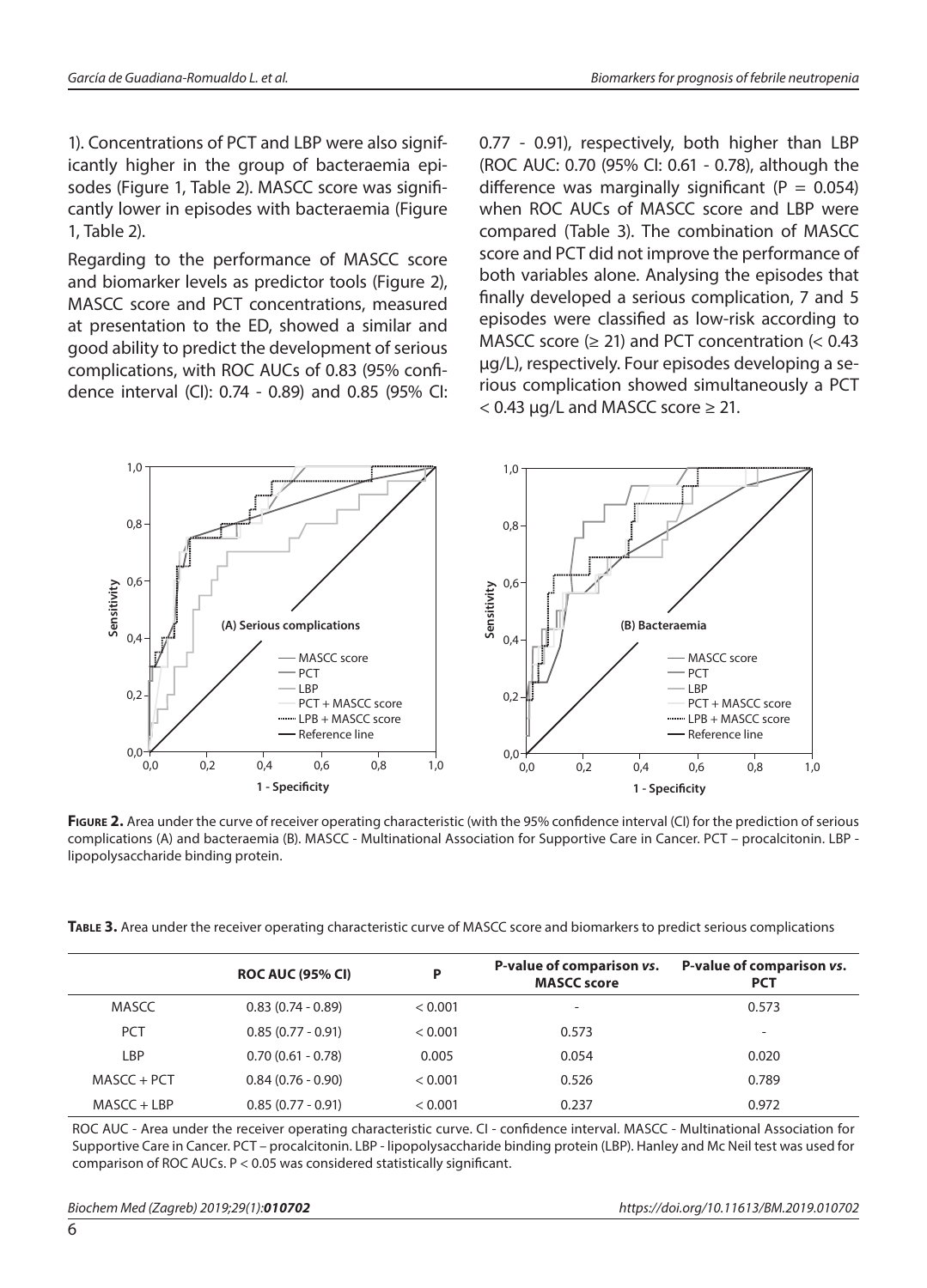For bacteraemia, ROC AUC corresponding to PCT (0.86, 95% CI: 0.78 - 0.92) was higher than those of MASCC score (0.74, 95% CI: 0.64 - 0.82) and LBP (0.76, 95% CI: 0.67 - 0.83), although when both biomarkers were compared the difference was not significant ( $P = 0.144$ ) (Figure 2, Table 4). Although the combination of MASCC score and PCT increased significantly, the performance of MASCC score alone (0.80, 95% CI: 0.71 - 0.87 *vs.* 0.74, 95% CI:  $0.64 - 0.82$ ;  $P = 0.010$ ), it did not improve the performance of PCT alone (Table 4). The selected cut-offs for MASCC, PCT and LBP and their accuracy to predict the development of serious complications and bacteraemia are listed in Table 5.

The unadjusted odd ratio (OR) for the development of serious complications in episodes with MASCC < 21, PCT  $\geq$  0.43 mg/L and LBP  $\geq$  28.8 mg/L are listed in Table 6. After adjusting for male gender and haematological malignancy,  $PCT \geq 0.43$ mg/L showed the strongest independent association with the risk of development of serious complications (OR: 10.4, 95% CI: 2.6 - 42.6; P = 0.001) (Table 6). For bacteraemia, in multivariate analysis,  $PCT \geq 0.34$  mg/L was the only independent predictor of this outcome (OR: 10.1, 95% CI: 1.9 - 54.8;  $P = 0.008$  (Table 6).

**Table 4.** Area under the receiver operating characteristic curve of MASCC score and biomarkers to predict bacteraemia

|               | <b>ROC AUC (95% CI)</b> | P       | P - value of comparison vs.<br><b>MASCC score</b> | P - value of comparison<br>vs. PCT |
|---------------|-------------------------|---------|---------------------------------------------------|------------------------------------|
| <b>MASCC</b>  | $0.74(0.64 - 0.82)$     | 0.002   | $\overline{\phantom{a}}$                          | 0.030                              |
| <b>PCT</b>    | $0.86(0.78 - 0.92)$     | < 0.001 | 0.030                                             | $\overline{\phantom{a}}$           |
| LBP           | $0.76(0.67 - 0.83)$     | < 0.001 | 0.792                                             | 0.144                              |
| MASCC + PCT   | $0.80(0.71 - 0.87)$     | < 0.001 | 0.010                                             | 0.207                              |
| $MASCC + LBP$ | $0.82(0.74 - 0.89)$     | < 0.001 | 0.081                                             | 0.428                              |

ROC AUC - Area under the receiver operating characteristic curve. CI - confidence interval. MASCC - Multinational Association for Supportive Care in Cancer. PCT – procalcitonin. LBP - lipopolysaccharide binding protein (LBP). Hanley and Mc Neil test was used for comparison of ROC AUCs. P < 0.05 was considered statistically significant.

**Table 5.** Performance of MASCC risk index score and biomarker levels to predict serious complications and bacteraemia

|              | Cut-off     | Sensitivity (%)              | Specificity (%) | <b>PPV</b> (%) | NPV(%)        |
|--------------|-------------|------------------------------|-----------------|----------------|---------------|
|              |             | <b>Serious complications</b> |                 |                |               |
| MASCC score  | < 21        | $75(51 - 91)$                | $86(77-92)$     | $53(34 - 73)$  | $94(86 - 98)$ |
| $PCT$ (mg/L) | $\geq 0.43$ | $75(51 - 91)$                | $86(77-92)$     | $54(34 - 73)$  | $94(86 - 98)$ |
| $LBP$ (mg/L) | $\geq 28.8$ | 70 (46 - 88)                 | $73(62 - 81)$   | $36(21 - 53)$  | $92(83 - 97)$ |
|              |             | <b>Bacteraemia</b>           |                 |                |               |
| MASCC score  | < 21        | $56(30-80)$                  | $80(71 - 88)$   | $32(16 - 53)$  | $92(83 - 97)$ |
| $PCT$ (mg/L) | $\geq 0.34$ | $81(54-96)$                  | $80(71 - 88)$   | $41(24-60)$    | $96(89-99)$   |
| LBP (mg/L)   | $\geq 40.7$ | $56(30-80)$                  | $86(78-93)$     | $41(20 - 64)$  | $92(84-97)$   |

The cut-offs for PCT and LBP were chosen according to Youden index. 95% confidence intervals are presented in brackets. PPV positive predictive value. NPV - negative predictive value. MASCC - Multinational Association for Supportive Care in Cancer. PCT – procalcitonin. LBP - lipopolysaccharide-binding protein.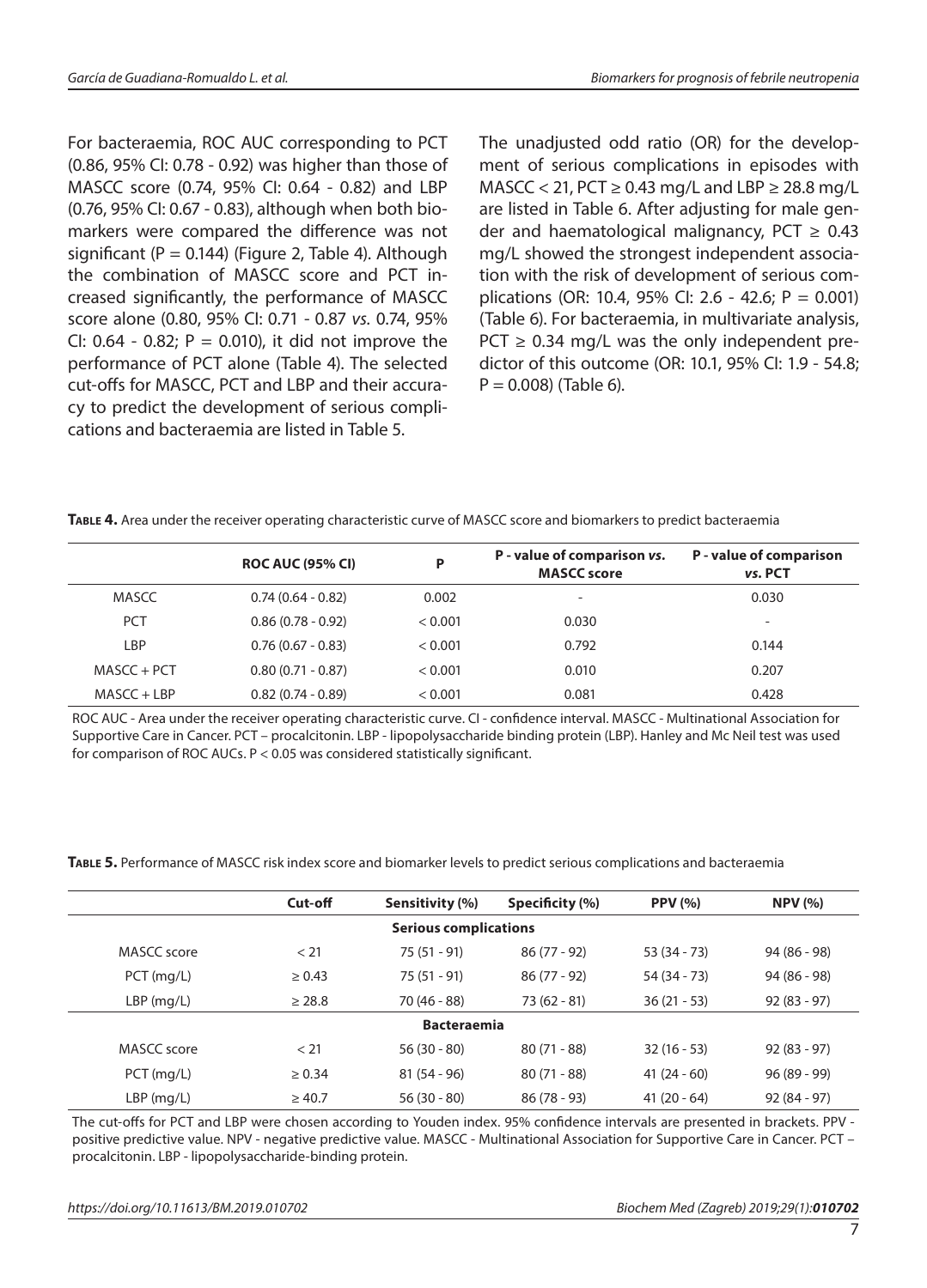|                      | <b>Univariate</b>            |         | <b>Multivariate</b> |       |  |
|----------------------|------------------------------|---------|---------------------|-------|--|
|                      | OR (95% CI)                  | P       | OR (95% CI)         | P     |  |
|                      | <b>Serious complications</b> |         |                     |       |  |
| MASCC score $<$ 21   | $13.5(4.4 - 41.2)$           | < 0.001 | $4.8(1.2 - 19.0)$   | 0.027 |  |
| $PCT \geq 0.43$ mg/L | $18.0(5.6 - 58.0)$           | < 0.001 | $10.4(2.6 - 42.6)$  | 0.001 |  |
| $LBP \geq 28.8$ mg/L | $6.2$ (2.1 - 17.1)           | 0.001   | $1.2(0.3 - 5.5)$    | 0.774 |  |
|                      |                              |         | <b>Bacteraemia</b>  |       |  |
| MASCC score $<$ 21   | $6.9(2.2 - 21.3)$            | 0.001   | $1.7(0.4 - 7.6)$    | 0.506 |  |
| $PCT \geq 0.34$ mg/L | $17.3(4.5 - 67.0)$           | < 0.001 | $10.1(1.9 - 54.8)$  | 0.008 |  |
| $LBP \geq 40.7$ mg/L | $8.1(2.6 - 25.6)$            | < 0.001 | $1.6(0.3 - 7.7)$    | 0.574 |  |

**Table 6.** Univariate and multivariate regression to predict serious complications and bacteraemia

OR - odd ratio. CI - confidence interval. MASCC - Multinational Association for Supportive Care in Cancer. PCT – procalcitonin. LBP lipopolysaccharide binding protein. P < 0.05 was considered statistically significant.

### **Discussion**

Febrile neutropenia is one of the most common oncological emergencies and the availability of objective criteria for an early risk identification is a critical task for the management of this condition (1,4). This study has investigated the role of PCT and LBP, compared to MASCC score, as markers for prognosis in adult cancer patients with chemotherapy-associated febrile neutropenia presenting at an ED. The main findings of the present study are: (a) PCT and MASCC score performs similarly to predict serious complications in cancer patients with a febrile neutropenia episode; and (b) for bacteraemia, PCT was the variable with a highest predictive value.

Regarding to the first finding, PCT and MASCC score presented a similar performance to predict serious complications, with ROC AUCs of 0.85 and 0.83, respectively, and higher than that of the other tested biomarker, LBP (ROC AUC: 0.70), with a difference between MASCC score and LBP nearly to significance ( $P = 0.054$ ). Besides, PCT, measured on admission to the ED, was a strong predictor for serious complications, with an OR of 10.4 for concentrations  $\geq 0.43$  mg/L.

For MASCC score, our results are in accordance with results of previous studies validating this risk index score. In a recent multicenter study performed in three different emergency departments, Ahn *et al.* reported a ROC AUC of 0.77 for MASCC score to identify low-risk neutropenic fever patients, with a negative predictive value (NPV) of 87.5% to rule-out serious complications, similar to that reported by Uys *et al.* (NPV: 86.4%), slightly lower values than that achieved in our study (94%) (12,13). A similar performance was recently reported by Ahn *et al.* using a new model including demographic, clinical variables and PCT, achieving ROC AUCs of 0.84 in derivation set and 0.77 in the validation set (7).

Previous studies have analysed the prognostic role of biomarkers in febrile neutropenia patients (13- 15). However, the comparison of results reported in these studies is limited due to differences in the definition of outcomes, having been included in some studies events such as bacteraemia, severe sepsis and septic shock or treatment failure as adverse events. In studies using the same adverse events as Klastersky *et al.* to define serious complications, the results reported about the role of PCT are controversial (2). Recently, in a haematological population, Michel *et al.* reported a ROC AUC for PCT of 0.92, higher than other biological markers, such as IL-8 (ROC AUC: 0.81) and C-reactive protein (ROC AUC: 0.72), with an optimal cut-off 0.5 mg/L,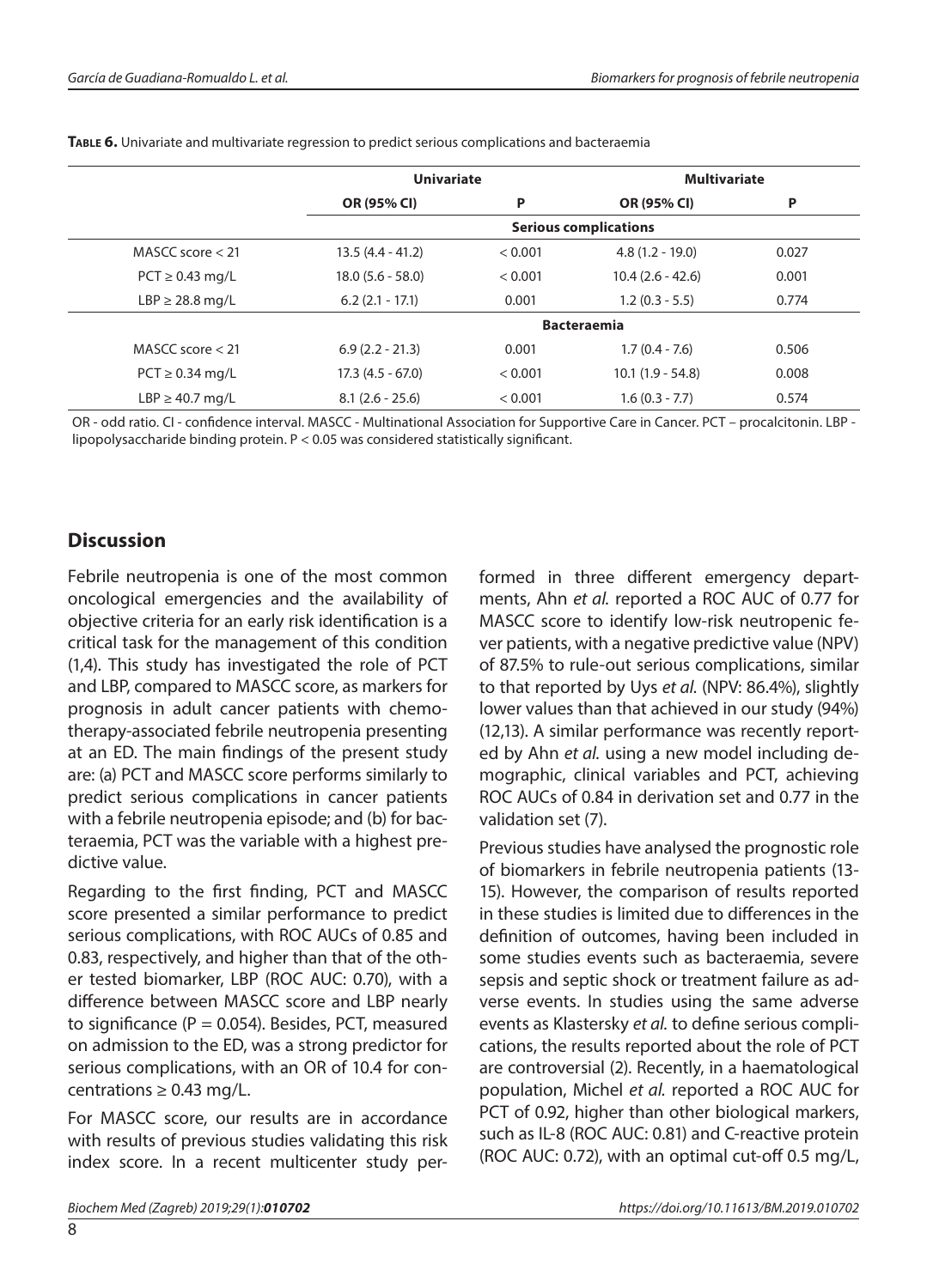similar to that chosen in our study (0.43 mg/L), and with a sensitivity and specificity of 80% and 76%, respectively (15). Interestingly, in Ahn *et al.* study, similarly to our results, PCT was an independent predictor for complications, with an OR of 5.76 (7). However, in Uys *et al.* study, none of the laboratory parameters, including PCT, was a significant predictor of resolution with or without complications and death (13).

To our knowledge, no study has analysed the prognostic value of LBP in febrile neutropenia episodes. We have found that LBP had a prognostic value to predict serious complications significantly lower than that showed by the other tested biomarker, PCT. In other settings, LBP on admission failed to predict mortality in critically ill patients, with ROC AUC < 0.60, although in Villar *et al.* study, serial LBP serum measurements were associated with disease severity and outcomes (16,17).

In our study, we also evaluated the capacity of MASCC score and tested biomarkers to predict bacteraemia. Similarly to previous studies, the occurrence of serious complications was higher in bacteremic episodes (10). Procalcitonin was the variable which presented the highest ROC AUC (0.86) to predict bacteraemia, higher than MASCC score (ROC AUC: 0.74) and with a trend to be superior in comparison to LBP (ROC AUC: 0.76), probably due to the small size of study population and number of episodes of bacteraemia detected. Besides, PCT was the only independent predictor for bacteraemia, with an OR of 10.1 for concentrations  $≥ 0.34$  mg/L.

The role of MASCC score for prediction of bacteraemia has been recently evaluated by Ahn *et al.*, who reported a ROC AUC slightly higher (0.82) than that found in our study (0.74) (6). Similar results have been recently reported by the same group, achieving ROC AUCs of 0.802 and 0.814 in derivation and validation sets, respectively (7). In the same study, a model including demographic, clinical and biochemical variables (PCT), achieved ROC AUCs of 0.86 in derivation set and of 0.87 in the validation set, respectively (7).

The role of biomarkers to predict bacteraemia and other bloodstream infections has been widely studied in different settings, including patients presenting at ED and adult and child cancer patients with and without neutropenia (6,15,18-23). In a recent meta-analysis, Hoeboer *et al.* reported a ROC AUC of 0.78 to predict bacteraemia in patients with suspected infection presenting at an emergency department, decreasing to 0.71 in immunocompromised/neutropenic patients (24). In studies carried out in emergency departments including only adult cancer patients with febrile neutropenia, ROC AUCs of PCT ranged from 0.75 to 0.82, values slightly lower than that found in our study (ROC AUC: 0.86), and similar to those reported in a general population presenting at an emergency department, with sensitivities and specificities ranging from 60.5% to 71% and from 82% to 82.3%, respectively (6,18-20,23). The optimal cutoff in both studies was 0.5 mg/L, higher than that calculated in ours, 0.34 mg/L, with a sensitivity of 81% and specificity of 80%. Some studies performed in general population at emergency departments recommend the use of a PCT concentration of 0.1 mg/L to rule-out bacteraemia, with NPV ranging from 96.3% to 99.6% (18-20). Using this cut-off in our study, PCT achieved a NPV of 100%. Similarly to previous studies, PCT was a strong independent predictor for bacteraemia in our study (6,23).

Fewer studies have evaluated the association between LBP levels and bacteraemia. Therefore, in Ratzinger *et al.* study, conducted in in-patients at standard care wards with suspected infection and systemic inflammatory response syndrome (SIRS), LBP showed a moderate ability to predict bacteraemia, with a ROC AUC of 0.63, similar to the ROC AUC reported by Gille-Johnson *et al.* to predict bacteraemia in an emergency department (ROC AUC: 0.65), but lower than that reported by Gaïni *et al.* in hospitalized patients with suspected infection, with a ROC AUC of 0.74 (25-27). The results recently reported by Ratzinger *et al.* in adult in-patients with suspected sepsis and SIRS are of interest, because they have reported that the prognostic capacity of LBP for bacteraemia was significantly lower in non-neutropenic SIRS patients (ROC AUC: 0.61) than in neutropenic SIRS patients (ROC AUC: 0.86), also higher than that calculated in our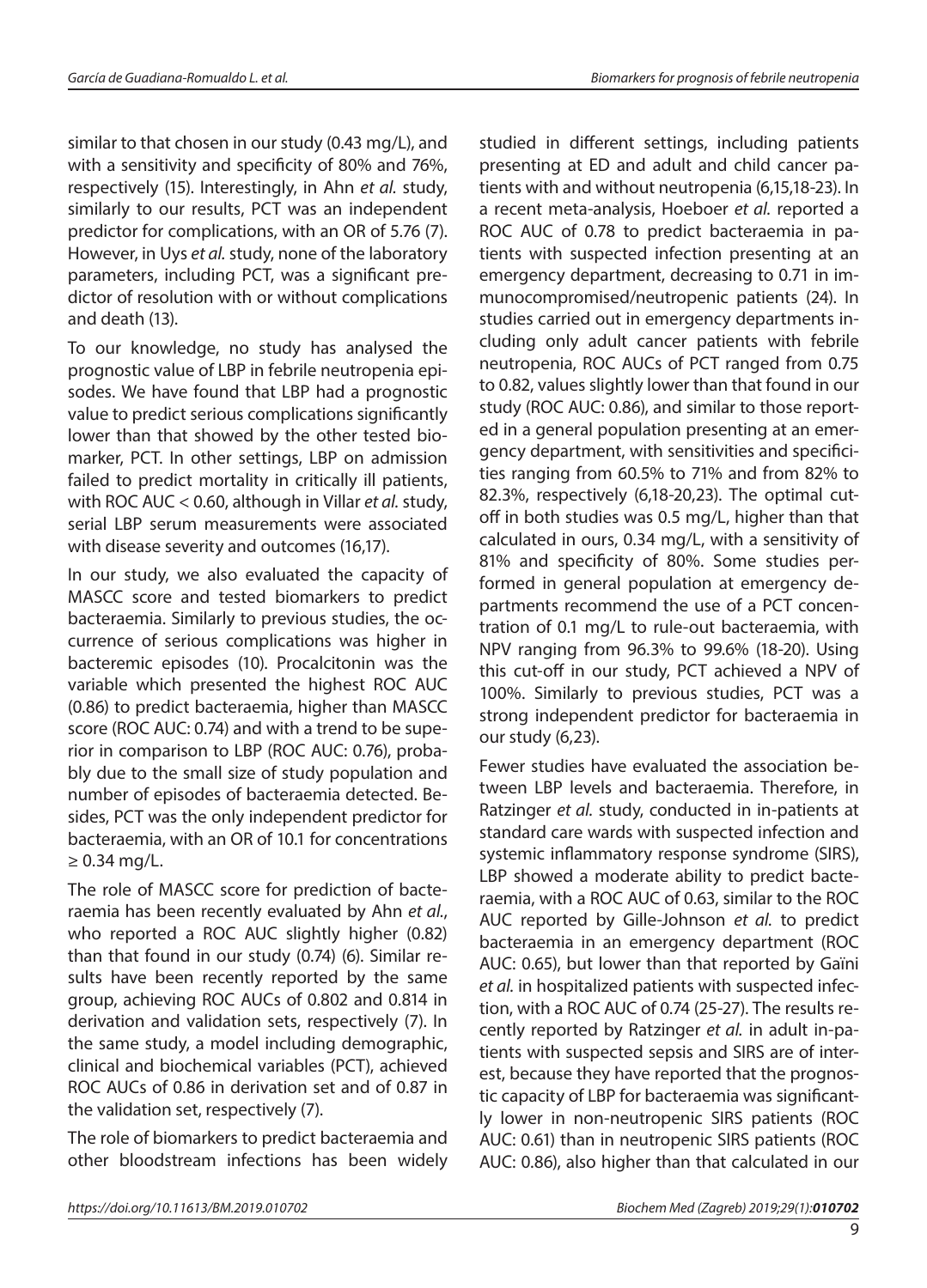study (ROC AUC: 0.76) (28). However, the mechanism explaining these higher LBP levels in neutropenic patients has not been clearly elucidated. Only one prospective study has evaluated the predictive capacity of LBP for bacteraemia/clinical sepsis in the febrile neutropenia setting, but in a paediatric population, achieving a moderate performance, with a ROC AUC of 0.65 (29).

We are aware of the limitations of our study. Firstly, this is a single-center study, which could limit the generalization of the results. Moreover, the number of episodes included was not high, which could imply a type-II error when making comparisons and the small number of detected outcomes does not allow robust conclusions to be drawn. Therefore, although recent studies have demonstrated the influence of type of bacteria and infection foci on biomarker levels, we were not able to describe these differences in our population (30). However, our study population, although small, is a heterogeneous group, including patients with solid tumours and haematological cancers similarly distributed as compared with other studies and with an incidence of serious complications similar to that reported in previous studies (7).

In conclusion, our results suggest that the measurement of an easily measurable and with a short turn-around-time biomarker, PCT, is a useful tool for risk-stratification of cancer patients with febrile neutropenia, with a similar prognostic capacity as MASCC score, and higher than that found for the other tested biomarker, LBP. Besides, in these patients, PCT is a useful marker to rule-out bacteraemia. Further larger studies about the safety and efficacy of using PCT as a single prognostic tool or in combination with risk index scores are required.

#### **Acknowlegments**

The authors thank Siemens Healthcare Diagnostics for the reagents used for LBP measurement in the present study. Siemens Healthcare Diagnostics did not participate in the study design or analysis and interpretation of results.

#### **Potential conflict of interest**

None declared.

#### **References**

- *1. Knight T, Ahn S, Rice TW, Cooksley. Acute Oncology Care: A narrative review of the acute management of neutropenic sepsis and immune-related toxicities of checkpoint inhibitors. Eur J Intern Med. 2017;45:59-65. [https://doi.](https://doi.org/10.1016/j.ejim.2017.09.025) [org/10.1016/j.ejim.2017.09.025](https://doi.org/10.1016/j.ejim.2017.09.025)*
- *2. Klastersky J, Paesmans M, Rubinstein EB, Boyer M, Elting L, Feld R, et al. The Multinational Association for Supportive Care in Cancer risk index: A multinational scoring system for identifying low-risk febrile neutropenic cancer patients. J Clin Oncol. 2000;18:3038-51. [https://doi.org/10.1200/](https://doi.org/10.1200/JCO.2000.18.16.3038) [JCO.2000.18.16.3038](https://doi.org/10.1200/JCO.2000.18.16.3038)*
- *3. [Virizuela JA](https://www.ncbi.nlm.nih.gov/pubmed/?term=Virizuela JA%5BAuthor%5D&cauthor=true&cauthor_uid=26577106), [Carratalà J](https://www.ncbi.nlm.nih.gov/pubmed/?term=Carratal%C3%A0 J%5BAuthor%5D&cauthor=true&cauthor_uid=26577106), [Aguado JM,](https://www.ncbi.nlm.nih.gov/pubmed/?term=Aguado JM%5BAuthor%5D&cauthor=true&cauthor_uid=26577106) [Vicente D,](https://www.ncbi.nlm.nih.gov/pubmed/?term=Vicente D%5BAuthor%5D&cauthor=true&cauthor_uid=26577106) [Salavert M,](https://www.ncbi.nlm.nih.gov/pubmed/?term=Salavert M%5BAuthor%5D&cauthor=true&cauthor_uid=26577106) [Ruiz M,](https://www.ncbi.nlm.nih.gov/pubmed/?term=Ruiz M%5BAuthor%5D&cauthor=true&cauthor_uid=26577106) et al. Management of infection and febrile neutropenia in patients with solid cancer. [Clin Transl Oncol.](https://www.ncbi.nlm.nih.gov/pubmed/26577106) 2016; 18:557-70.<https://doi.org/10.1007/s12094-015-1442-4>*
- *4. Taplitz RA, Kennedy EB, Bow EJ, Crews J, Gleason C, Hawley DK, et al. Outpatient management of fever and neutropenia in adults treated for malignancy: American Society of Clinical Oncology and Infectious Diseases Society of America Clinical Guideline Update. J Clin Oncol. 2018;36:1443-53. <https://doi.org/10.1200/JCO.2017.77.6211>*
- *5. Baugh CW, Wang TJ, Caterino JM, Baker ON, Brooks GA, Reust AC et al. Emergency Department management of patients with febrile neutropenia: Guideline concordant or overly aggressive? Acad Emerg Med. 2017; 24:83-91. [https://](https://doi.org/10.1111/acem.13079) [doi.org/10.1111/acem.13079](https://doi.org/10.1111/acem.13079)*
- *6. Ahn S, Lee YS, Lim KS, Lee JL. Adding procalcitonin to the MASCC risk-index score could improve risk stratification of patients with febrile neutropenia. Support Care Cancer. 2013; 21:2303-8.<https://doi.org/10.1007/s00520-013-1787-6>*
- *7. Ahn S, Lee YS, Lee JL, Lim KS, Yoon SC. A new prognostic model for chemoteraphy-induced febrile neutropenia. Int J Clin Oncol. 2016; 21:46-52. [https://doi.org/10.1007/s10147-015-](https://doi.org/10.1007/s10147-015-0853-0) [0853-0](https://doi.org/10.1007/s10147-015-0853-0)*
- *8. García de Guadiana-Romualdo L, Español-Morales I, Cerezuela-Fuentes P, Consuegra-Sánchez L, Hernando-Holgado A, Esteban-Torrella P, et al. Value of lipopolysaccharide binding protein as diagnostic marker of infection in adult cancer patients with febrile neutropenia: comparison with Creactive protein, procalcitonin, and interleukin 6. Support Care Cancer. 2015;23:2175-82. [https://doi.org/10.1007/](https://doi.org/10.1007/s00520-014-2589-1) [s00520-014-2589-1](https://doi.org/10.1007/s00520-014-2589-1)*